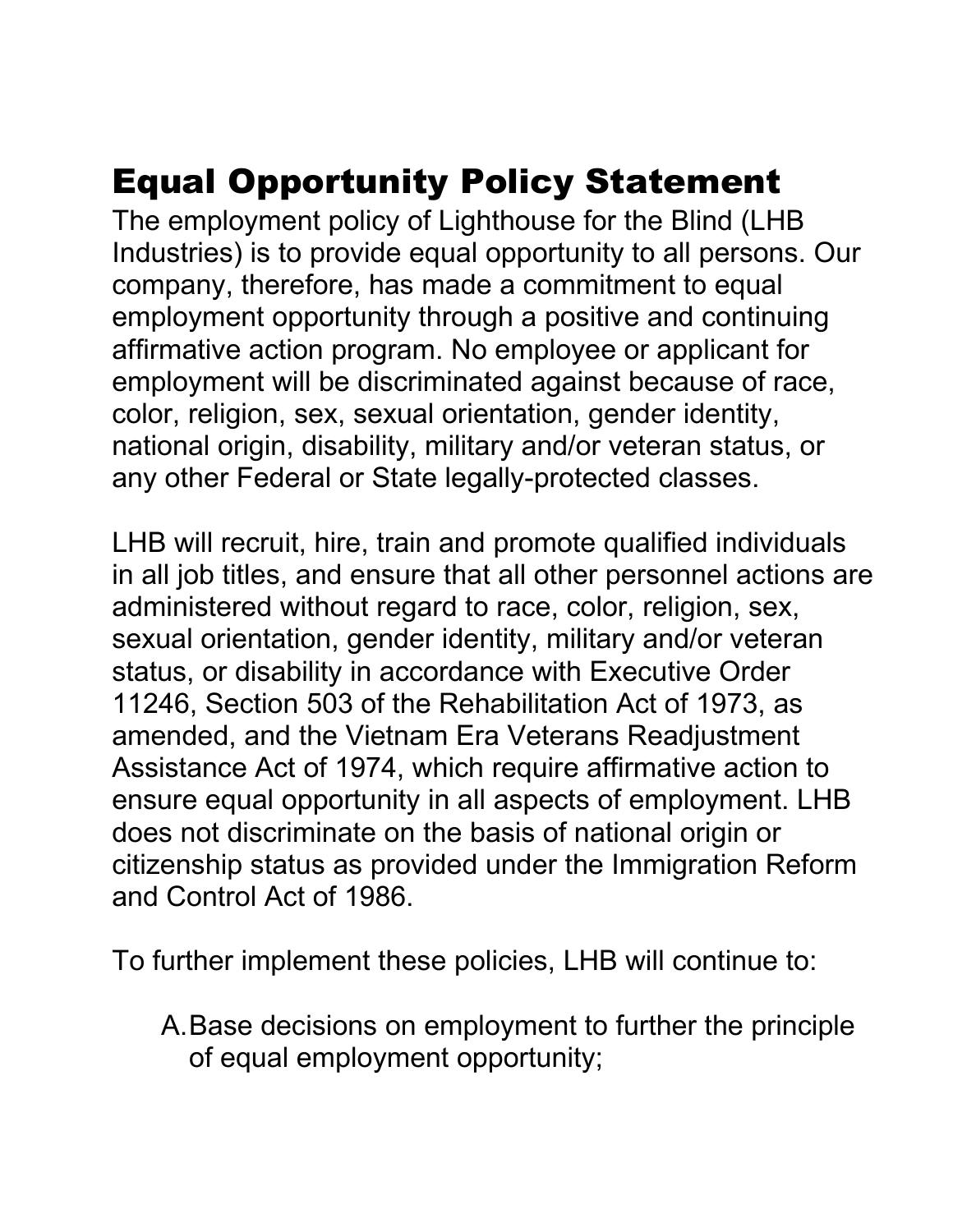- B.Ensure that promotion decisions are in accordance with the principles of equal employment opportunity by imposing only valid requirements for promotional opportunities.
- C.Ensure that all personnel actions (including but not limited to compensation, benefits, transfers, layoffs, return from layoffs, company-sponsored training, education, tuition assistance, social and recreational programs) are administered without regard to race, color, religion, sex, sexual orientation, gender identity, national origin, disability, military and/or veteran status, or any other Federal or State legally-protected classes.

Employees and applicants shall not be subjected to harassment, intimidation, threats, coercion, or discrimination because they have engaged in or may engage in any of the following activities:

A.Filing a complaint.

- B.Assisting or participating in an investigation, compliance evaluation, hearing, or any other activity related to the administration of affirmative action and equal opportunity regulations;
- C.Opposing any act or practice made unlawful by affirmative action and equal opportunity regulations, including Federal, State, and local law.
- D.Exercising any other right protected by affirmative action and equal opportunity regulations.

Karen Nelson, Human Resources Director has been designated EEO Coordinator and is responsible for